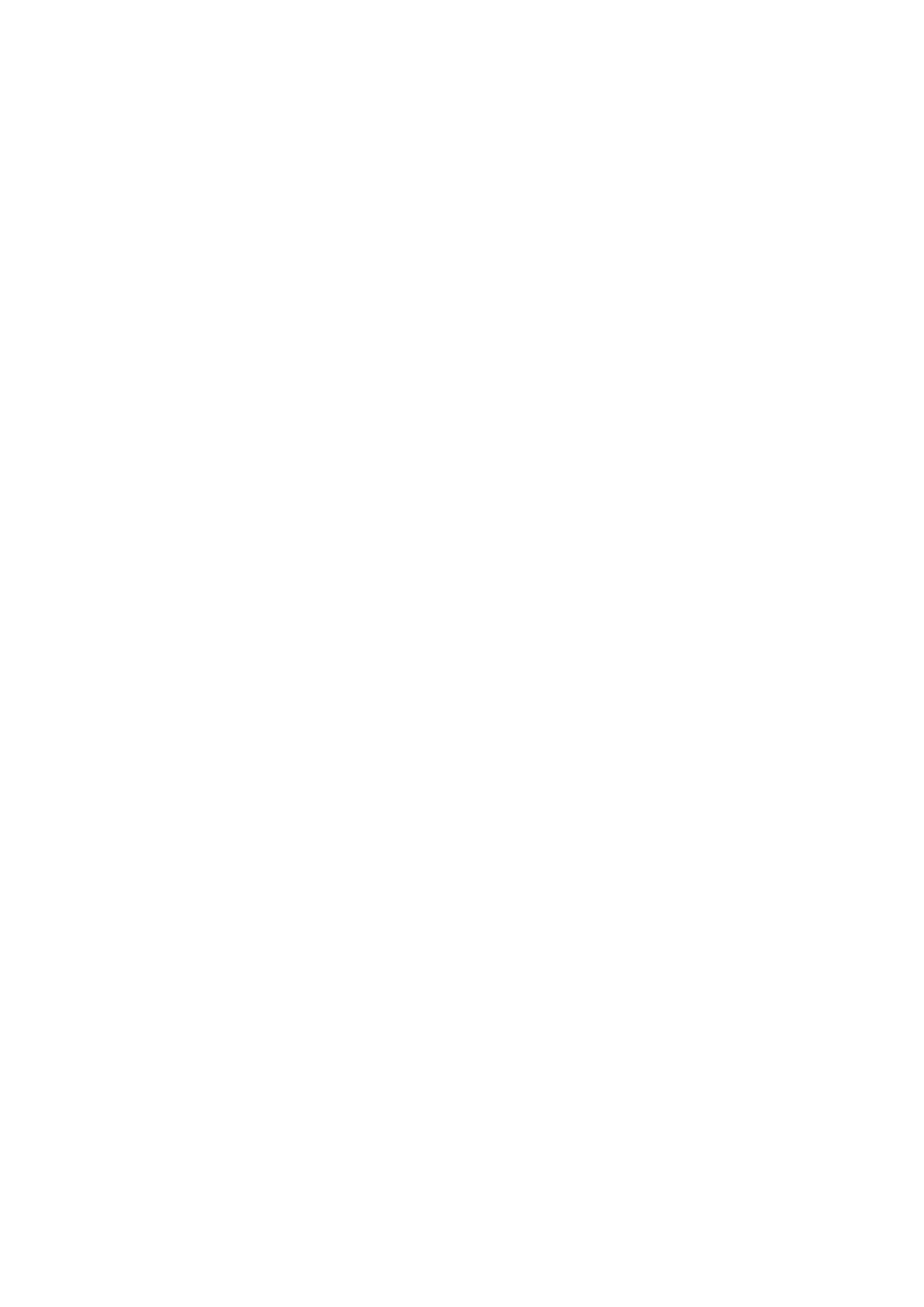| Details of specific refurbishment, modification or piece of maintenance work |                       |  |
|------------------------------------------------------------------------------|-----------------------|--|
| Address:                                                                     |                       |  |
|                                                                              |                       |  |
|                                                                              |                       |  |
|                                                                              |                       |  |
|                                                                              |                       |  |
|                                                                              |                       |  |
| Name of auditor:                                                             | Job title of auditor: |  |
| Date of audit:                                                               |                       |  |

| <b>Section one</b><br>This part of the audit tool is focussed on whether your organisation has exercised<br>any policy governance around fire safety management. It is designed for local<br>authorities, but could equally be applied to other bodies. Councillors could ask<br>officers to prepare a report addressing these issues. |                                                                                                                                                                                                                                                                                                                  |  |
|----------------------------------------------------------------------------------------------------------------------------------------------------------------------------------------------------------------------------------------------------------------------------------------------------------------------------------------|------------------------------------------------------------------------------------------------------------------------------------------------------------------------------------------------------------------------------------------------------------------------------------------------------------------|--|
| 1.1                                                                                                                                                                                                                                                                                                                                    | Does the borough have clear policies stating that before any refurbishments, modifications or<br>maintenance works are carried out in, particularly in housing stock, there must be proper assessment of<br>the impact on fire safety?<br>Yes $\bigcirc$ No $\bigcirc$<br>Please provide any supporting details: |  |
| 1.2                                                                                                                                                                                                                                                                                                                                    | Does the borough have clear policies stating that all refurbishments, modifications or maintenance works<br>will result in buildings which are equally or more fire safety compliant than they were before the works?<br>Yes $\heartsuit$ No $\heartsuit$<br>Please provide any supporting details:              |  |
| 1.3                                                                                                                                                                                                                                                                                                                                    | Does the borough have clear policies stating that once refurbishments, modifications or maintenance<br>works are complete, councillors will receive confirmation that the building will meet all necessary fire<br>safety requirements?<br>$Yes\circ$<br>$N$ o $\cup$<br>Please provide any supporting details:  |  |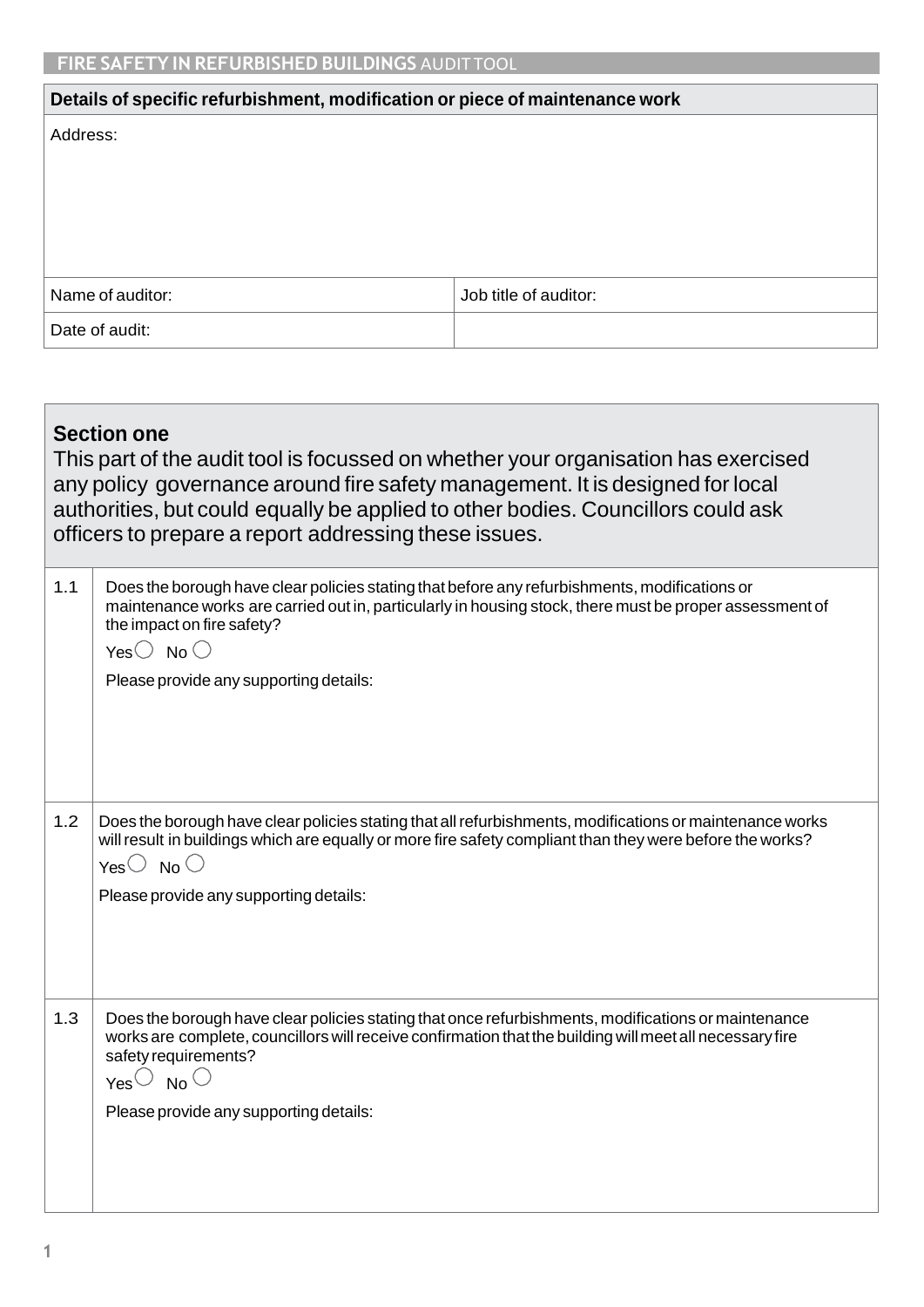#### **Section two**

This part of the audit tool is focussed on whether there has been effective multi-disciplinary working and that the appropriate professional disciplines have been involved in the planning for works. The questions could be applied to individual projects, or they could be addressed as wider policy issues. Some of the questions may be thought to overlap. However, this also has the effect of verifying the prior answers.

| 2.1 | When refurbishments and improvement projects are planned, describe the arrangements that are in place<br>for ensuring appropriate consultation across relevant departments and disciplines (whether provided by<br>in-house staff or external suppliers).                                                                                                   |
|-----|-------------------------------------------------------------------------------------------------------------------------------------------------------------------------------------------------------------------------------------------------------------------------------------------------------------------------------------------------------------|
| 2.2 | Does the Authority have clear arrangements for determining when building control content is required;<br>or, if this audit is in respect of an individual policy, was building control consent sought for the work?<br>Yes $\bigcirc$ No $\bigcirc$<br>If not, how was it established that it was not required and is there a record of that consideration? |
| 2.3 | Which officer applied for building control consent?                                                                                                                                                                                                                                                                                                         |
| 2.4 | What were the arrangements to consult East Sussex Fire and Rescue Service on any works that<br>could impact on the fire precautions of the building (including those works that do not require a<br>statutory consultation to ESFRS)?                                                                                                                       |
|     | If ESFRS provided advice, is there evidence that the advice given was acted upon and how is this recorded?                                                                                                                                                                                                                                                  |

#### **Section three**

This part of the audit tool looks at whether the different elements of a specific refurbishment, modification or piece of maintenance work were executed with fire safety in mind. It is recommended that the questions in this section are applied to individual projects. They will help to test whether your policies and processes work in practice.

3.1 Before carrying out the project, what assessment was made of the impact of these works on the fire precautions of the premises?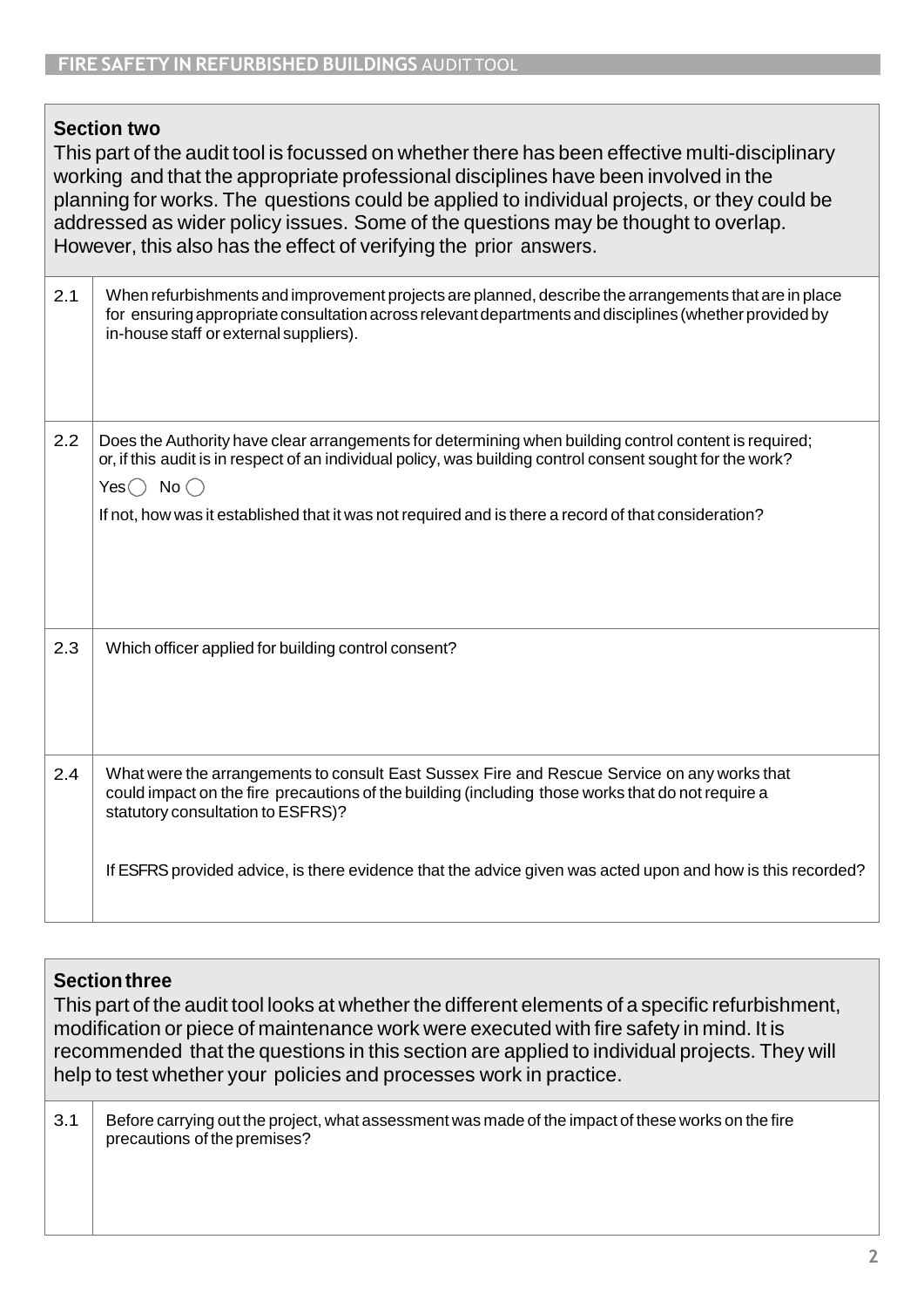### **FIRE SAFETY IN REFURBISHED BUILDINGS** AUDIT TOOL

|     | Section three continued                                                                                                                                          |  |  |
|-----|------------------------------------------------------------------------------------------------------------------------------------------------------------------|--|--|
| 3.2 | Was any consideration given to consulting East Sussex Fire and Rescue Service about any<br>impact on firefighting operations (including during the works stage)? |  |  |
| 3.3 | Is the name of the person making the assessment recorded and what assessment was made<br>that they are suitably qualified to have made such an assessment?       |  |  |
| 3.4 | How did officers guard generally against improvements which could compromise the<br>fire safety features of the building?                                        |  |  |
| 3.5 | Specifically, how did officers guard against individual design failures?                                                                                         |  |  |
| 3.6 | How did officers guard against accumulated actions which might produce fire safety failures?                                                                     |  |  |
| 3.7 | How did officers guard against the use of incorrect materials?                                                                                                   |  |  |
| 3.8 | How did officers ensure that all installers and products were third party approved?                                                                              |  |  |
| 3.9 | How did officers ensure that no materials that might contribute to a fire were used?                                                                             |  |  |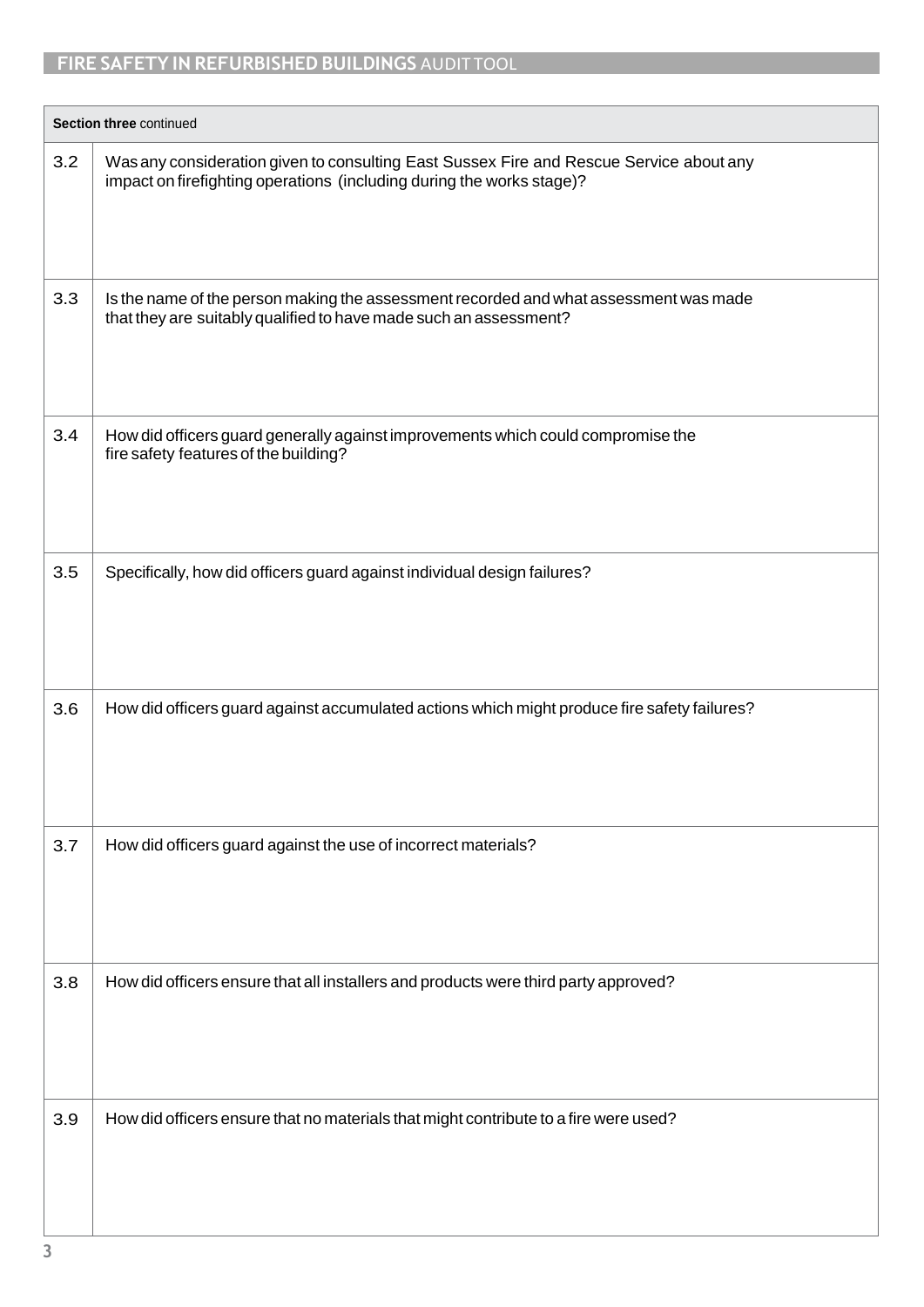#### **FIRE SAFETY IN REFURBISHED BUILDINGS** AUDIT TOOL

|      | Section three continued                                                                                                                                                                                                                    |  |  |
|------|--------------------------------------------------------------------------------------------------------------------------------------------------------------------------------------------------------------------------------------------|--|--|
| 3.10 | Did officers consider whether the project also provided an opportunity to examine fire<br>stopping and compartmentation in the building?                                                                                                   |  |  |
| 3.11 | How did officers ensure that the persons contracted to carry out such works were suitably competent?                                                                                                                                       |  |  |
|      | Did you apply the same consideration to any sub-contractors?                                                                                                                                                                               |  |  |
| 3.12 | In planning the project, do you know whether the Fire Protection Association's<br>Design Guide for the fire Protection of Buildings (or any other similar guidance) was<br>used?                                                           |  |  |
| 3.13 | When the project was complete, was a (new) fire risk assessment undertaken?                                                                                                                                                                |  |  |
| 3.14 | Can officers confirm that the completion of the project resulted in a building that is<br>equally or more fire safety compliant than they were before the works?<br>Yes $\bigcirc$ No $\bigcirc$<br>Please provide any supporting details: |  |  |

If the answer to any of these questions is that there are no such policies in place, East Sussex Fire and Rescue Service recommends that the Authority should promptly address the matter.

#### **Furtherinformation for councillors**

East Sussex Fire and Rescue Service has two guides for councillors on fire safety which can provide more information on this topic: Councillor guide on fire safety for use during council meetings Councillor guide on fire safety for use during estate visits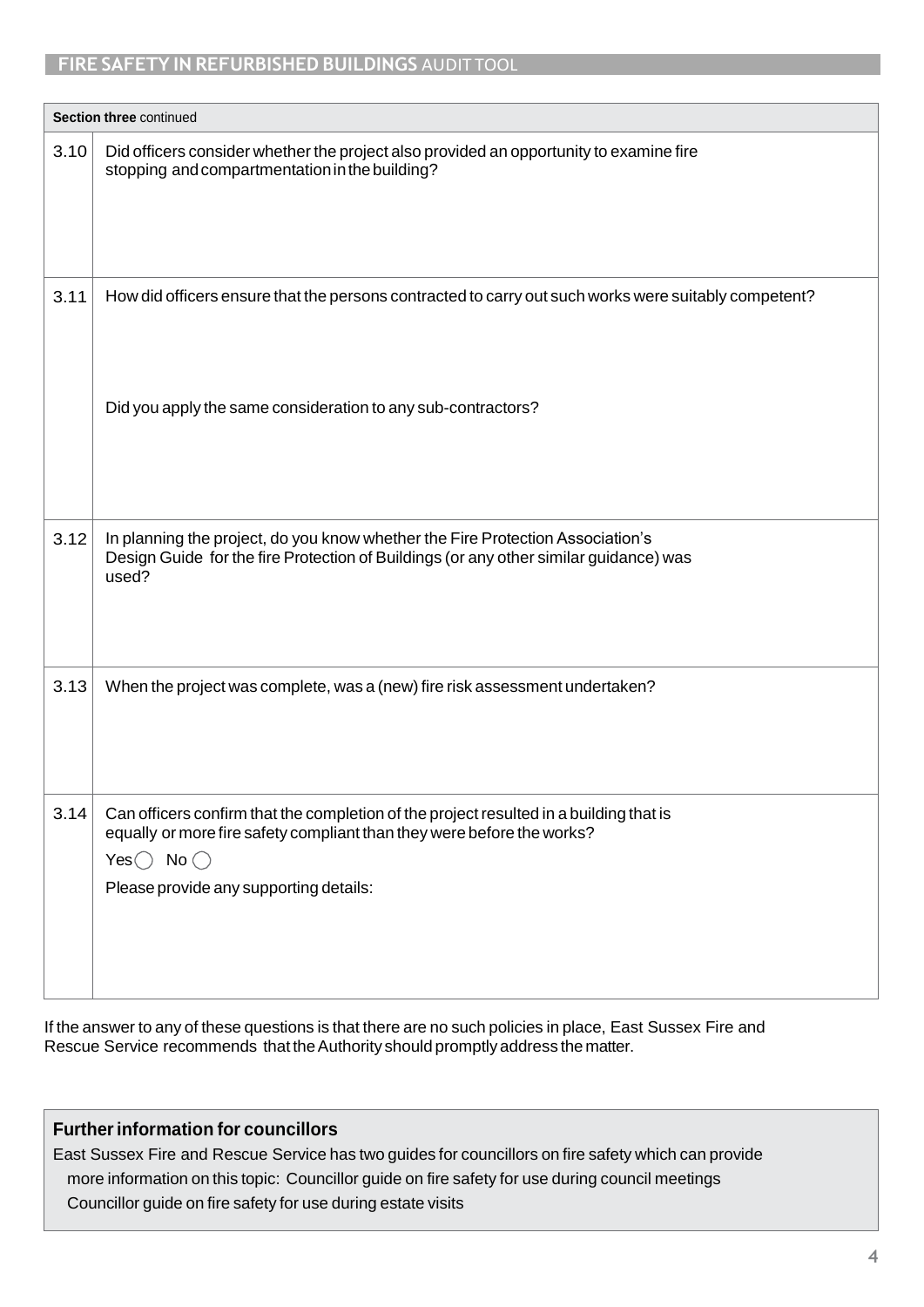#### **Audit summary**

Conclusion including overall risk rating (see matrix below)

#### **Risk rating matrix** Auditor to identify overall risk rating of project Risk High Criteria Recommendation Weaknesses in or lack of policy and procedures and evidence that fire safety breaches could occur through: **Lack of consultation with other** stakeholders. Lack of appropriate inspections. Lackof training/understanding/briefing about the existing fire safety arrangements in the buildingby contractors, staff, subcontractors. Lack of sufficient management control of contractors, staff, subcontractors. Compensatory fire prevention and protection measures not incorporated to Medium Evidence of policies and procedures in place but some indication that processes Full review of projects and decision on suitability of existing processes to control/inspect projects during refurbishment phase. Review risk assessment and significant processes and ensure competent persons carry out any of the preventive and protective measures needed. Ensureall significant findings are identified, recorded and addressed. are not followed correctly. For example: Lack of ● consultation. FRA not reviewed. **Lack of appropriate** inspections. Competency of contractors. Review governance of projects and levels of responsibility in decision making. Review risk assessment and significant processes and ensure competent persons carry out any of the preventive and protective measures needed. Ensureall significant findings are identified, recorded and addressed. Low There are sound policy and inspection arrangements in place and evidence that all critical elements of the general and structural fire precautions are maintained during and after the refurbishment. Maintain andreview.